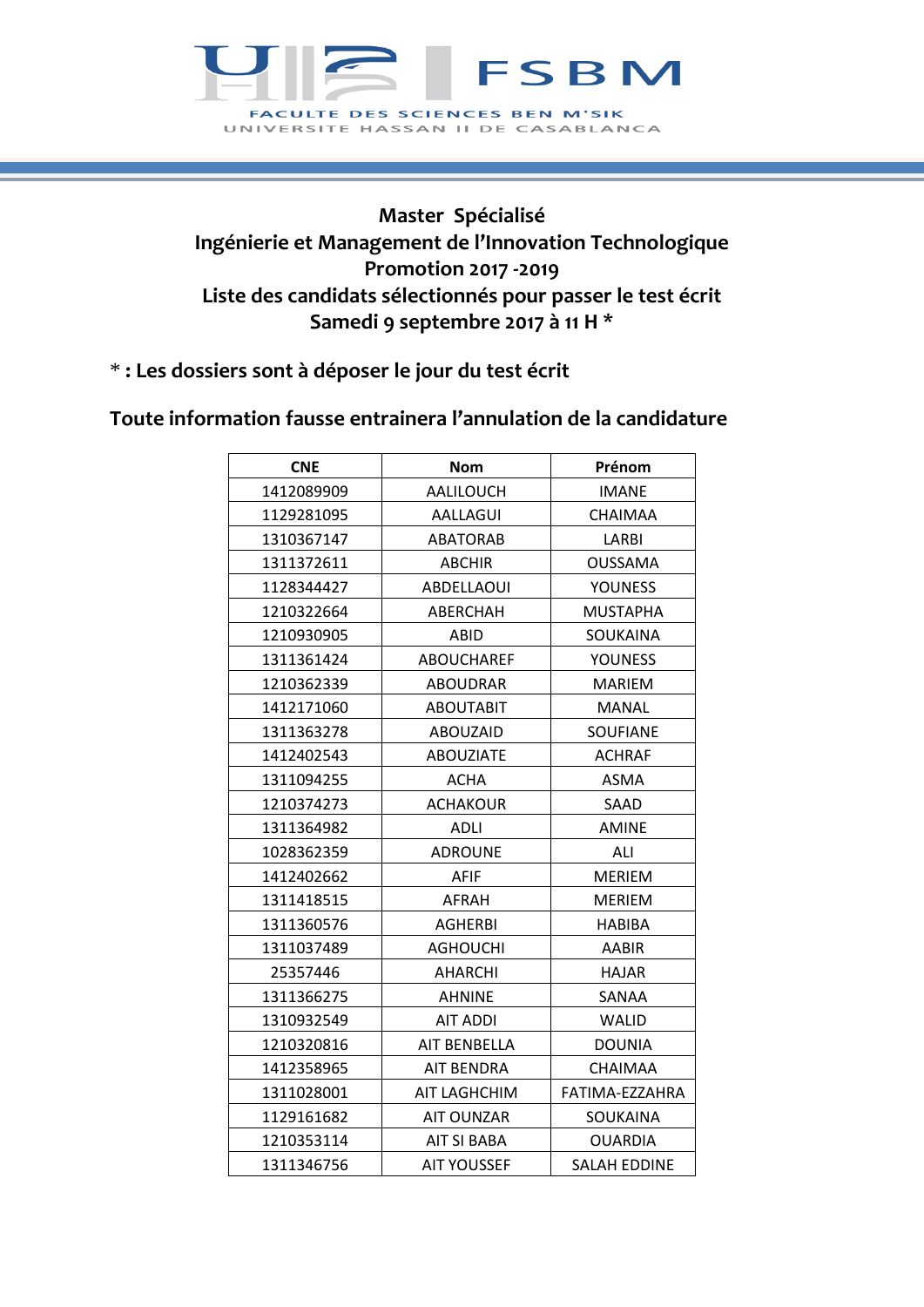| 1412390978 | <b>AIT YOUSSEF</b>  | YASSINE         |
|------------|---------------------|-----------------|
| 1129338609 | AIT-CHKORONE        | ANASS           |
| 1412711196 | <b>AKDI</b>         | <b>KHITAM</b>   |
| 1411033286 | AKIR                | <b>MUSTAPHA</b> |
| 1210353446 | <b>AKLI</b>         | <b>ACHRAF</b>   |
| 1412329420 | <b>ALIF</b>         | <b>HIND</b>     |
| 1129354752 | AMEZZARGOU          | <b>AMINE</b>    |
| 1311935900 | AMGHAR              | ABDELADIM       |
| 1028731240 | AMIL                | <b>IBTISSAM</b> |
| 2523404463 | AMRANE              | YOUNESSE        |
| 1210357478 | ANBI                | <b>SOUKAINA</b> |
| 1229077248 | ANDAHMOU            | ABDELLAH        |
| 1210043818 | <b>ANNIHA</b>       | <b>ZOHAIR</b>   |
| 1412400757 | <b>ARIFI</b>        | <b>SOFIA</b>    |
| 1311357519 | ARKAB               | <b>OTHMAN</b>   |
| 1311421404 | <b>ASSAL</b>        | <b>MOHAMED</b>  |
| 1311949372 | AYACH               | <b>MOUSSA</b>   |
| 1129287837 | <b>AZIZ</b>         | <b>YOUSSEF</b>  |
| 1210354100 | AZIZBI              | <b>IMANE</b>    |
| 1028291329 | <b>AZZAOUI</b>      | AHMED           |
| 1411423456 | <b>BADAOUI</b>      | EL MEHDI        |
| 1311386205 | <b>BAGGAR</b>       | ABDELGHANI      |
| 1210365942 | <b>BAHADOU</b>      | <b>MOHAMED</b>  |
| 1210017892 | <b>BAHOU</b>        | <b>OUMAIMA</b>  |
| 1210271203 | BAHRI               | <b>MARIAM</b>   |
| 1412270687 | <b>BAHROU</b>       | <b>NASSIMA</b>  |
| 1412396922 | <b>BAKHCHIN</b>     | <b>DIKRA</b>    |
| 1311346598 | <b>BAKKAR</b>       | SOUKAINA        |
| 1311321327 | <b>BARBARA</b>      | <b>YOUSRA</b>   |
| 1311231143 | <b>BARICHOU</b>     | <b>ASMAE</b>    |
| 1311238621 | <b>BEKKAR</b>       | <b>OTMANE</b>   |
| 1311271250 | BELHALLAJ           | ZINEB           |
| 1311355668 | <b>BELKADI</b>      | RACHID          |
| 1412328262 | <b>BELLAMLIH</b>    | <b>MOHAMMED</b> |
| 1311374169 | <b>BELMEHDI</b>     | SOUKAINA        |
| 1311369764 | <b>BENAGOUZLANE</b> | ADIL            |
| 1311227679 | BENBAHAKA           | MARIA           |
| 1311854190 | BENBAZZA            | <b>MAROUANE</b> |
| 1311252834 | <b>BENCHAGRA</b>    | RABIAA          |
| 1210801118 | <b>BENCHEIKH</b>    | YASSINE         |
| 1313416838 | <b>BENCHERQUI</b>   | <b>NAIMA</b>    |
| 1311082542 | <b>BENDAHAN</b>     | WAIL            |
| 1412385110 | <b>BENGAAD</b>      | <b>OUSSAMA</b>  |
| 1129377461 | BENGANGA            | SOUKAINA        |
| 1311529761 | <b>BENHAIDA</b>     | <b>MAROUANE</b> |
| 1313305337 | <b>BENNANI</b>      | EL MUSTAPHA     |
| 1412096739 | <b>BENOUMMI</b>     | <b>SOUFIANE</b> |
| 1412391744 | <b>BETTAR</b>       | KHADIJA         |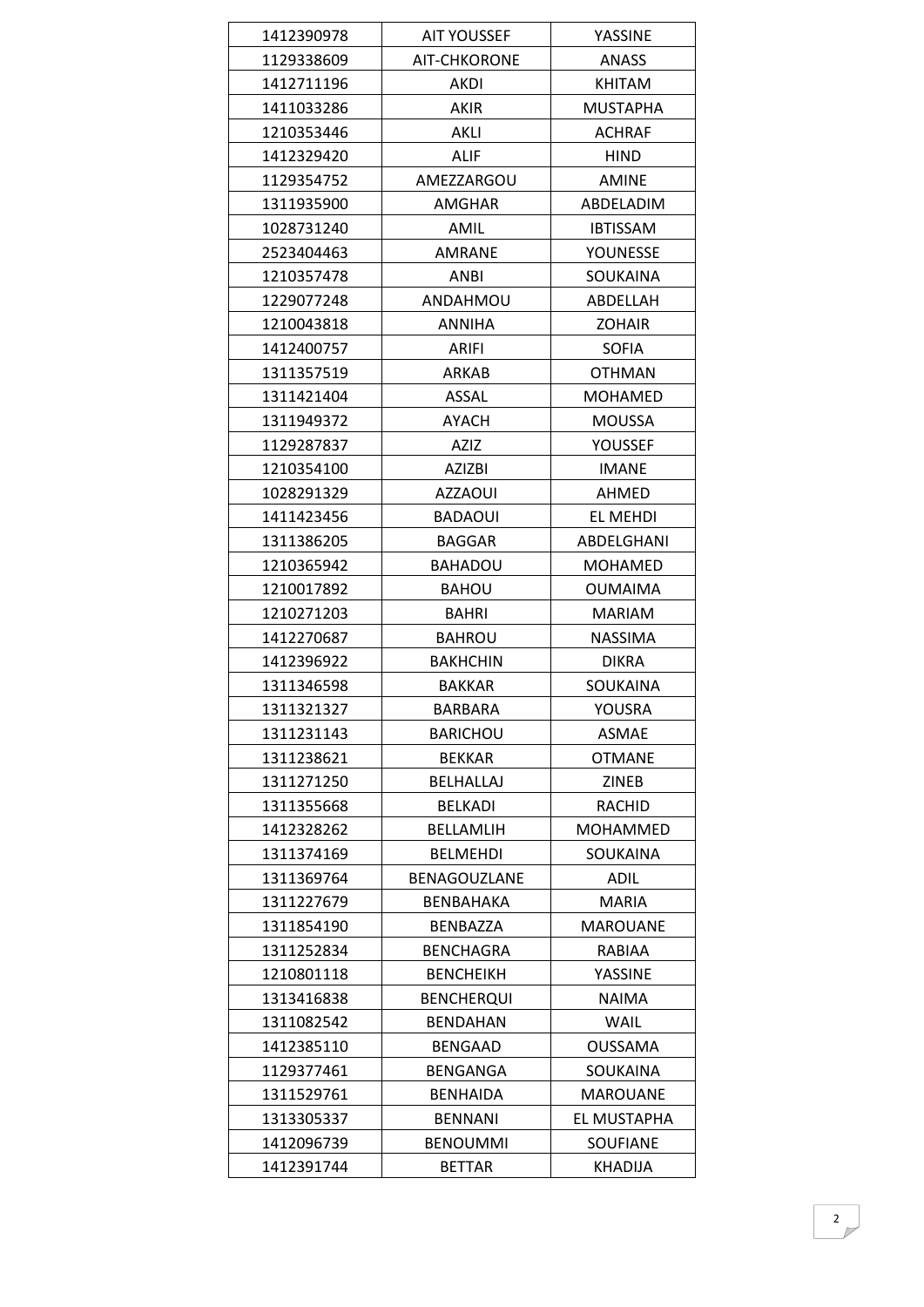| 1311246813 | <b>BHIRI</b>          | <b>MANAR</b>          |
|------------|-----------------------|-----------------------|
| 1027318171 | <b>BIRAFANE</b>       | <b>KHADIJA</b>        |
| 1129626606 | <b>BOUAOUDA</b>       | <b>SOUKAINA</b>       |
| 1210386264 | <b>BOUAZIZI</b>       | <b>YASSINE</b>        |
| 1028244418 | <b>BOUBAROUD</b>      | <b>ASMAA</b>          |
| 1210896934 | <b>BOUCHAMMA</b>      | <b>AMINA</b>          |
| 1311378414 | <b>BOUFTASS</b>       | <b>OUMAIMA</b>        |
| 1028435140 | <b>BOUGNAR</b>        | SANAE                 |
| 1210353473 | <b>BOUKAREF</b>       | <b>SIEDDINE</b>       |
| 1129337741 | <b>BOUKHOUBZA</b>     | <b>MAROUANE</b>       |
| 1210329338 | <b>BOUKSSIB</b>       | <b>CHAIMAA</b>        |
| 1210106520 | <b>BOULMANE</b>       | <b>HAMZA</b>          |
| 1412530885 | BOUMHAOUAD            | <b>SIHAM</b>          |
| 1210363043 | <b>BOUNRI</b>         | <b>AYOUB</b>          |
| 1995102402 | <b>BOURLIT</b>        | <b>CARL FERNANDEZ</b> |
| 1414267270 | <b>BOUSELHAM</b>      | <b>ANOUAR</b>         |
| 1412346967 | <b>BOUSSELHAM</b>     | <b>HANANE</b>         |
| 1129174005 | <b>BOUTAFDA</b>       | <b>MOHAMED</b>        |
| 1129290106 | <b>BOUTHAICH</b>      | SIHAM                 |
| 1129972017 | <b>BOUZAIDI</b>       | LATIFA                |
| 1412356430 | <b>BOUZIDI</b>        | ZAINEB                |
| 1412332300 | <b>CHAFAI</b>         | KHADIJA               |
| 1229332256 | <b>CHAFOUI</b>        | <b>MOURAD</b>         |
| 1412322004 | <b>CHAHID</b>         | ALI                   |
| 9997178014 | <b>CHAJIA</b>         | ABDELMOUNIM           |
| 1311943587 | CHAKRANI              | <b>HASNAE</b>         |
| 2624395659 | <b>CHANDALI</b>       | <b>AZZEDDINE</b>      |
| 1412375543 | <b>CHAOUI</b>         | <b>IMAD</b>           |
| 1311346512 | <b>CHARFANE</b>       | ASMAA                 |
| 1412321944 | <b>CHARFOUF</b>       | ZINEB                 |
| 1228532611 | <b>CHARIFI ALAOUI</b> | <b>MOHAMED</b>        |
| 1412754451 | <b>CHEKKIR</b>        | <b>SAHAR</b>          |
|            | <b>CHEMS EDDINE</b>   |                       |
| 1412386531 | <b>IDRISSI</b>        | <b>KHAWLA</b>         |
| 1412020720 | <b>CHHOUB</b>         | ABDELHAKIM            |
| 1210123166 | <b>CHICHAKLY</b>      | <b>RIDA</b>           |
| 1311293346 | <b>CHIHAB</b>         | LAMYAA                |
| 1412384604 | <b>CHIRAJ</b>         | <b>SIHAM</b>          |
| 1310246110 | <b>CHMIMO</b>         | YASSINE               |
| 1311027937 | <b>CHOFI</b>          | <b>MARYAME</b>        |
| 2927213227 | <b>CHTAIBI</b>        | HAMZA                 |
| 1210365914 | <b>DABOUZ</b>         | YOUSRA                |
| 2927461766 | <b>DAFIR</b>          | <b>BRAHIM</b>         |
| 1210288098 | <b>DAHMANI</b>        | <b>ZAKARIA</b>        |
| 1412374360 | DARDARI               | <b>OTHMANE</b>        |
| 1411760963 | <b>DKHISSI</b>        | <b>ISMAIL</b>         |
| 1311367522 | <b>DOUJAJY</b>        | <b>FOUAD</b>          |
| 1311250311 | <b>DRAIGUI</b>        | OMAR                  |
| 1412540103 | <b>DRIBKI</b>         | SARA                  |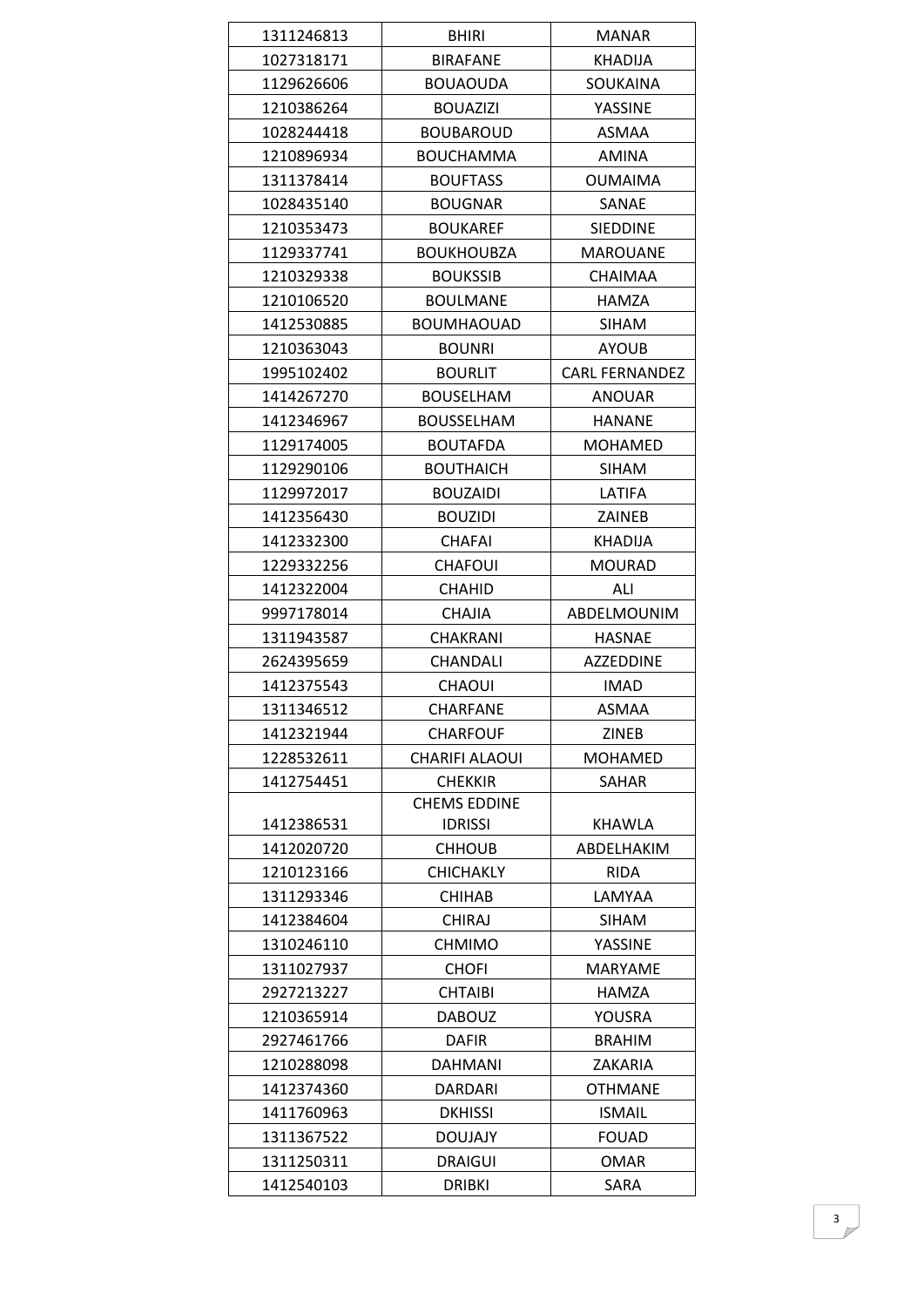| 1311017615 | <b>DRISSI</b>         | <b>MOHAMED</b>       |
|------------|-----------------------|----------------------|
| 1414399066 | <b>ECHAROUNI</b>      | MOHAMMED             |
| 1028352587 | <b>ECHCHAFI</b>       | <b>MOHAMED</b>       |
| 1311364572 | EL ABBASSI            | ZAKARIA              |
| 2624750645 | EL AISSAOUY           | ABDELAZIZ            |
| 1412522205 | EL ALLAOUI            | <b>HAFSA</b>         |
| 1311340301 | EL AMMOURI            | EL MEHDI             |
| 1129359838 | EL AOUNI              | ABDELHAMID           |
| 1210280528 | EL BADAOUI            | MOHAMED              |
| 1412752730 | EL BAHHADI            | CHAYMAE              |
| 1412370976 | <b>EL BEROUHI</b>     | <b>KAOUTAR</b>       |
| 1129365096 | EL BOUANANI           | ABDESSAMAD           |
| 1210354057 | EL BOUMESHOULI        | <b>FIRDAOUS</b>      |
| 1311350681 | <b>EL FAKIRI</b>      | SANAA                |
| 1329246244 | EL GAMANI             | <b>ACHRAF</b>        |
| 1412030546 | EL GHAILASSI          | <b>KHAOULA</b>       |
| 1311384867 | EL GHALLAB            | <b>HOUDA</b>         |
| 1311352653 | EL GOURRAMI           | <b>KHALIL</b>        |
| 1210758095 | EL HAMDAOUI           | <b>FATIMA ZAHRAE</b> |
| 1210374950 | EL HASANY             | <b>FADWA</b>         |
| 1210051276 | <b>EL IDRISSI</b>     | <b>FATAM</b>         |
| 1129360648 | EL KAREM              | EL MEHDI             |
| 1412320197 | <b>EL KEBCH</b>       | FATIMA EZZAHRA       |
| 1412367156 | <b>EL KHADIR</b>      | GHITA                |
| 1412329587 | EL KHALDI             | AMINA                |
| 1311369463 | EL KHAOUA             | <b>BILAL</b>         |
| 1412391835 | EL KHAOUA             | <b>MOUNIR</b>        |
| 1311620816 | EL MAATOUGUI          | <b>HIND</b>          |
| 2725229951 | <b>EL MAGUI</b>       | <b>ELMEHDI</b>       |
| 1412526062 | EL MANSOURI           | KHADIJA              |
| 1412374870 | EL MESRAR             | HASNAA               |
| 1212114353 | EL OUAZZANI           | <b>MARIEM</b>        |
| 1028944514 | EL YAZIDI             | <b>ROKIA</b>         |
| 1311336512 | ELAZZAOUI             | SARA                 |
| 1412158586 | <b>ELBAHLALI</b>      | <b>ZOUHAIR</b>       |
| 2623775885 | <b>ELFATHI</b>        | TARIK                |
| 1210237835 | <b>ELGAILY</b>        | <b>HANANE</b>        |
| 1028367364 | <b>ELHASNAOUY</b>     | FATIMA EZZAHRA       |
| 1229291489 | ELHASSANI             | ANAS                 |
| 1129253907 | <b>ELHIDAOUI</b>      | <b>ABOUBAKR</b>      |
| 1412383090 | <b>ELJAAFARI</b>      | <b>NAJLAA</b>        |
| 1010300676 | <b>ELJIHAD</b>        | ABDELGHANI           |
| 1210350860 | <b>ELJIHAD</b>        | <b>KHAWLA</b>        |
| 13000542   | <b>ELJIKOUNI</b>      | ABDELMAJID           |
| 1128777964 | <b>ELKATRANI</b>      | <b>KAOUTAR</b>       |
| 1210413640 | <b>ELKHDER ALAOUI</b> | <b>FATIMA ZAHRA</b>  |
| 1412345827 | <b>ELKHOUAD</b>       | SOUKAINA             |
|            |                       | RABIAA               |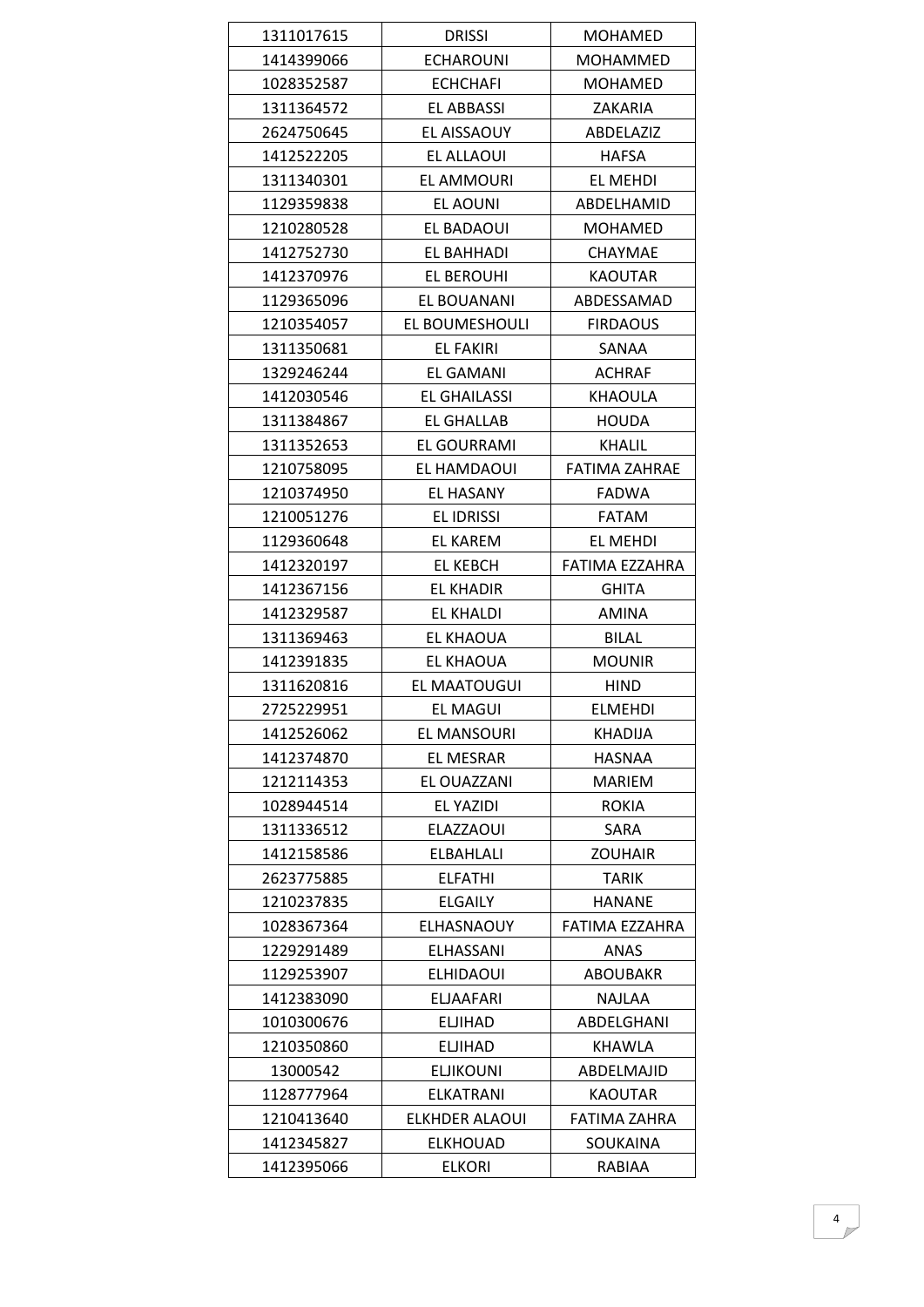| 1311331299 | <b>ELKOULI</b>         | <b>KHALID</b>        |
|------------|------------------------|----------------------|
| 1414006747 | <b>ELMAHDAOUI</b>      | <b>AMINE</b>         |
| 1311355120 | <b>ELMARZOUKI</b>      | <b>HANAA</b>         |
| 1311352690 | <b>ELMESTAR</b>        | KHADIJA              |
| 1329253989 | <b>ELMIMOUNI</b>       | <b>AYOUB</b>         |
| 1412225451 | <b>ELMOUSAOUY</b>      | <b>MERYEM</b>        |
| 1412385116 | <b>ELOMARI</b>         | HAJAR                |
| 1310386773 | ELOUAZZANI TAYIBI      | ABDELMAJID           |
| 1129338327 | <b>ENNAJI</b>          | <b>AMINE</b>         |
| 1311366121 | <b>ERRAKHO</b>         | <b>YOUSSEF</b>       |
| 1311032702 | <b>ESDAIRI</b>         | MOHAMED              |
| 1311284813 | <b>ES-SADEK</b>        | <b>WALID</b>         |
| 1129239968 | <b>ESSAIH</b>          | <b>ZINE LABIDINE</b> |
| 1412404212 | <b>ES-SALHI</b>        | SALAH-EDDINE         |
| 2725347694 | <b>ESSEMYHY</b>        | MOHAMED              |
| 1129240431 | <b>ESSINI</b>          | <b>OTMANE</b>        |
| 29341025   | <b>ESSOUIBRAT</b>      | EL MEHDI             |
| 1311533348 | <b>ESSOUR</b>          | <b>REDA</b>          |
| 2927376170 | <b>EZZIRAOUI</b>       | RABIA                |
| 1311286467 | <b>FAHEM</b>           | EL MEHDI             |
| 1412007681 | <b>FAKHARI</b>         | HATIM                |
| 1311360485 | <b>FALEH</b>           | <b>ZINEB</b>         |
| 1311935137 | <b>FAOUZI</b>          | ABDESSAMAD           |
| 1311382679 | <b>FATENE</b>          | <b>CHAIMAA</b>       |
| 2826243271 | <b>FATHI</b>           | <b>MOURAD</b>        |
| 1210022752 | <b>FIHALKHIR</b>       | SAADIA               |
| 1210378341 | <b>FOULAH</b>          | <b>HOUDA</b>         |
| 1311227673 | <b>FTAICH</b>          | YASSINE              |
| 1210382324 | <b>GAAD</b>            | <b>CHAIMAA</b>       |
| 1129291656 | <b>GHARBI</b>          | MOHAMED              |
| 1311375192 | <b>GROULI</b>          | <b>AYOUB</b>         |
| 1210271246 | <b>GUENZAOUZ</b>       | HABIBA               |
| 1414269022 | <b>HADAF</b>           | YOUSSEF              |
| 1311276397 | <b>HADDADI</b>         | <b>OUSAMA</b>        |
| 1210354463 | HADI                   | <b>ASSMAA</b>        |
| 1028352131 | <b>HAFFARI</b>         | <b>SARA</b>          |
| 1412379001 | HAJJOUBI               | ABDESSAMAD           |
| 1346000000 | HAKIZIMANA             | <b>FABRICE</b>       |
| 1412345213 | <b>HAKMI</b>           | <b>AYOUB</b>         |
| 1412433348 | <b>HALOUANI</b>        | SALMA                |
| 1210365699 | <b>HAMAMA</b>          | <b>NABIL</b>         |
| 1210915671 | <b>HAMDI</b>           | <b>BRAHIM</b>        |
| 1311940497 | HAMIDI ALAOUI          | ACHRAF               |
| 1412433346 | <b>HANAF</b>           | HAMZA                |
| 2927342266 | <b>HANTALI IDRISSI</b> | <b>HICHAM</b>        |
| 1129336064 | HARAKA                 | <b>FADOUA</b>        |
| 1311238630 | <b>HCHIKA</b>          | <b>YOUNESS</b>       |
| 1210286974 | HIEL                   | <b>ACHRAF</b>        |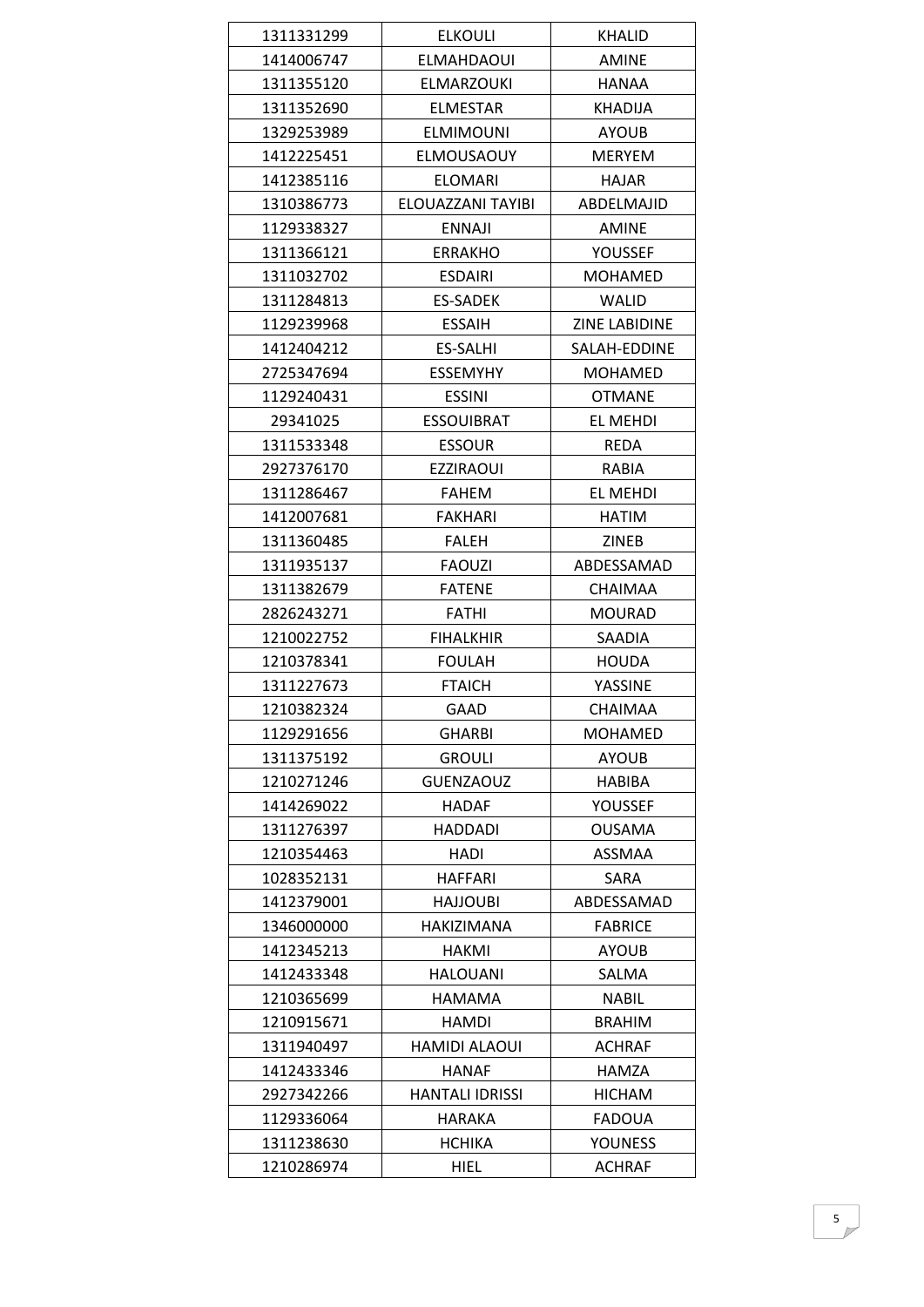| 1412378419 | HILAL               | SOUKAINA           |
|------------|---------------------|--------------------|
| 1210329352 | <b>HMAIDOU</b>      | AICHA              |
| 1210322628 | <b>HOSNI</b>        | <b>SARA</b>        |
| 9896398915 | <b>IBN EL JALIL</b> | MOHAMMED           |
| 1412008063 | IDHAMMOU            | MOHANAD            |
| 1210328123 | <b>IDLKAID</b>      | <b>MOHAMMED</b>    |
| 1111408829 | <b>ILIAS</b>        | <b>FOUAD</b>       |
| 1129194614 | <b>IMANI</b>        | <b>HANAA</b>       |
| 1411375924 | <b>IMGIRNE</b>      | <b>AYOUB</b>       |
| 1311336426 | JAARANY             | ZAKARIA            |
| 1411150872 | JABER               | AHMED              |
| 1412253763 | <b>JAMAIL</b>       | ZAKARIA            |
| 1412616871 | JAMALY              | <b>MOUNIR</b>      |
| 1311612058 | <b>JANATI</b>       | YASSINE            |
| 1129362705 | <b>JELLOUL</b>      | <b>KAWTAR</b>      |
| 1210246049 | JOUMAR              | RAJAE              |
| 2927430091 | <b>JRAIF</b>        | <b>AMINE</b>       |
| 1311245794 | <b>KABBAB</b>       | <b>ILYASS</b>      |
| 1210237120 | KACHABI             | SOUKAINA           |
| 1210356349 | KARIM               | <b>IMANE</b>       |
| 1311385767 | KARSI               | <b>MOUAD</b>       |
| 1129990677 | KASSIMI ALAOUI      | SALMA              |
| 1311537212 | <b>KDIDER</b>       | <b>CHAIMAE</b>     |
| 1210040071 | <b>KHABA</b>        | <b>KAMAL</b>       |
| 1210292945 | KHACHAM             | <b>MOUNIR</b>      |
| 1229285675 | KHADDAR             | <b>ALMAHDI</b>     |
| 1412358356 | KHAOUTI             | SOUKAINA           |
| 1028764530 | KHARBACH            | <b>MERYEM</b>      |
| 1412393412 | <b>KHOURICHEF</b>   | <b>MOUAD</b>       |
| 1128358558 | LAACHIR             | <b>AYOUB</b>       |
| 1311246686 | LAAJAJ              | RIHAM              |
| 1129249832 | LAALOU              | <b>ADNANE</b>      |
| 1210225565 | LAAROUA             | <b>IMANE</b>       |
| 1210377087 | <b>LABAOUDI</b>     | LATIFA             |
| 1412371158 | LABIED              | RABIA              |
| 1229336559 | <b>LACHIBI</b>      | YOUSSEF            |
| 1412355510 | LAFKHAR             | <b>KHADIJA</b>     |
| 12065251   | LAFLAHI             | <b>MERYEM</b>      |
| 1129239204 | <b>LAGHRICHI</b>    | <b>BOUTAINA</b>    |
| 1129359170 | LAGZOULI            | MOHAMMED           |
| 1412433144 | LBAIBAT             | <b>CHAIMAA</b>     |
| 1412934286 | LFATMI              | ZAKARIA            |
| 2624257896 | <b>LIZOUL</b>       | ABDERRAHIM         |
| 1210055852 | <b>MAAKOUL</b>      | <b>BADR EDDINE</b> |
| 1210926660 | <b>MAHOUGAN</b>     | <b>LOUBNA</b>      |
| 1311419072 | MAJDALANE           | SIHAM              |
| 1028340334 | <b>MAKHTOUM</b>     | SARA               |
| 1128344273 | MALLAL              | ABDELMAOUJOUD      |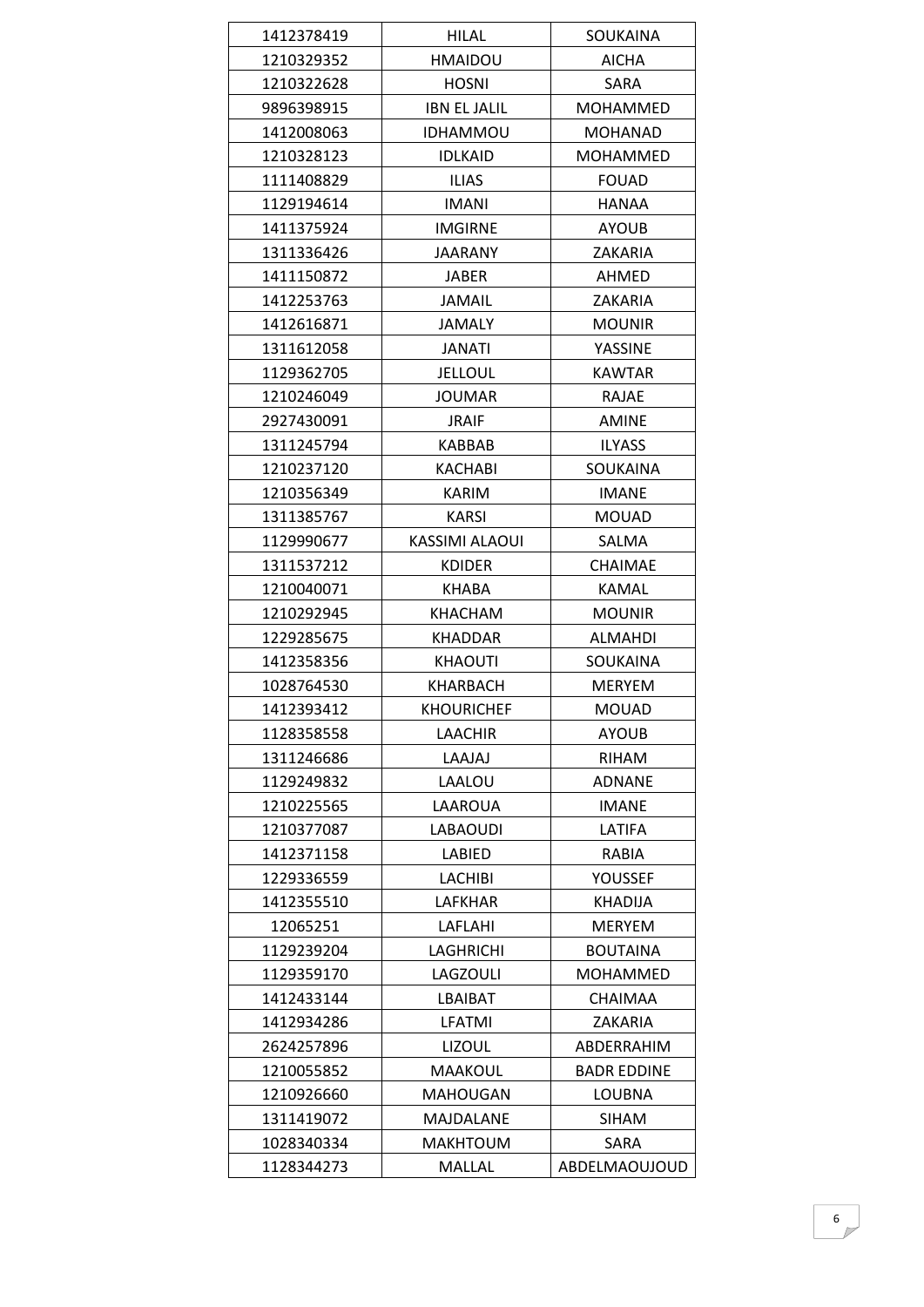| 1128377886 | <b>MANSOURI</b>  | <b>HASSAN</b>       |
|------------|------------------|---------------------|
| 1311764579 | <b>MARHOUN</b>   | <b>MAROUANE</b>     |
| 1311423454 | <b>MARIAMI</b>   | <b>ELHOUCINE</b>    |
| 14504092   | MARZAK           | <b>BRAHIM</b>       |
| 1412323717 | <b>MASRAR</b>    | <b>MOHAMED TAHA</b> |
| 1412279596 | <b>MAZA</b>      | <b>INTISSAR</b>     |
| 1028379175 | <b>MAZIANE</b>   | <b>BOUCHAIB</b>     |
| 1028353646 | <b>MEFTAH</b>    | <b>MAROUANE</b>     |
| 1210331133 | <b>MEROUI</b>    | ANAS                |
| 1311361419 | MERSELMIZ        | FATIMA-EZZAHRA      |
| 1412372112 | <b>METRACHE</b>  | <b>IBTISSAM</b>     |
| 1412376062 | <b>MIFDAL</b>    | SOUKAINA            |
| 2927283891 | <b>MIHRAJE</b>   | ZAKARIA             |
| 1311390185 | <b>MOHLANE</b>   | <b>IBTISSAM</b>     |
| 1311356435 | <b>MOMTAZ</b>    | <b>ILIASS</b>       |
| 1311751147 | <b>MOTASSIM</b>  | <b>KHAOULA</b>      |
| 1311962705 | <b>MOTIAA</b>    | <b>MOSTAFA</b>      |
| 1229369908 | <b>MOUADAB</b>   | <b>TAOUFIK</b>      |
| 1210356354 | <b>MOUHADDAB</b> | <b>NOURA</b>        |
| 1311421391 | <b>MOUJAHID</b>  | ZINEB               |
| 1229332091 | <b>MOUKHLISS</b> | AYMEN               |
| 2927228524 | <b>MOUMEN</b>    | <b>NESSRINE</b>     |
| 1310351421 | <b>MOUMENE</b>   | KHADIJA             |
| 12003329   | <b>MOUQSET</b>   | YEHYA               |
| 1412371174 | <b>MOUSSADEQ</b> | SALMA               |
| 1311344388 | <b>MOUSTAID</b>  | <b>SOHAILA</b>      |
| 1311074188 | NACH, CHACH      | YOUSRA              |
| 1128352968 | NAGUIB           | <b>MAROUAN</b>      |
| 1311377127 | <b>NAIM</b>      | ABDELADIM           |
| 1311344295 | NAITBENMOUS      | YOUSSEF             |
| 11423619   | NAJAH            | ABDERRAZZAK         |
| 2321455816 | <b>NAJI</b>      | <b>AZEDDINE</b>     |
| 1310374131 | <b>NAJJI</b>     | <b>SOUFIANE</b>     |
| 1311241793 | <b>NAOUM</b>     | <b>KAOUTAR</b>      |
| 1210320837 | <b>NAOUMY</b>    | <b>YOUSSEF</b>      |
| 1210320805 | <b>NAOUMY</b>    | <b>YOUNES</b>       |
| 1129020454 | <b>NAQI</b>      | LAHCEN              |
| 1311318376 | <b>NASSID</b>    | LOUBNA              |
| 1311355084 | <b>NAZIH</b>     | <b>NAJOUA</b>       |
| 1311227669 | <b>NCIR</b>      | <b>NOAMANE</b>      |
| 8787474482 | <b>NKAILI</b>    | <b>MINA</b>         |
| 1210376225 | <b>NORRI</b>     | <b>AOUATIF</b>      |
| 1412375644 | NOUKHKHALI       | ABDESSALAM          |
| 1229090107 | <b>OMARI</b>     | MOHAMED             |
| 1412374831 | <b>OUADIH</b>    | OMAR                |
| 1129977813 | <b>OUALILI</b>   | <b>HICHAM</b>       |
| 1129756074 | <b>OUARD</b>     | <b>TARIK</b>        |
| 1412248158 | <b>OUAZIZ</b>    | <b>AMINE</b>        |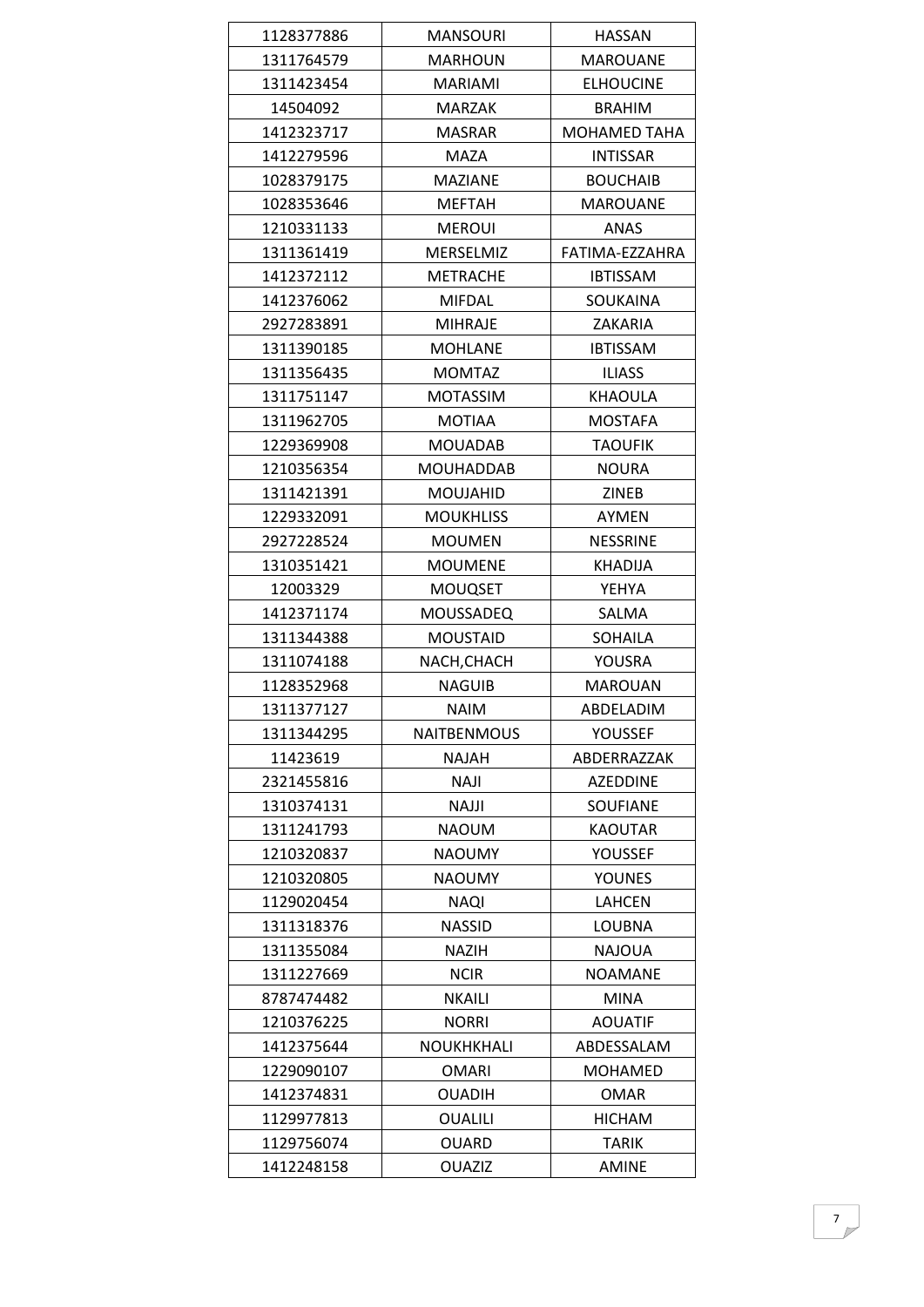| 1313407962 | <b>OUGGADI</b>   | HAMZA           |
|------------|------------------|-----------------|
| 1229331461 | <b>OUHAMID</b>   | EL MEHDI        |
| 1210128270 | <b>OUICH</b>     | SALIMA          |
| 1311367420 | <b>OUIDADI</b>   | LOUBNA          |
| 1310367648 | <b>OUKCHIR</b>   | <b>AYOUB</b>    |
| 1210156028 | <b>OUKHOUYA</b>  | <b>AMINE</b>    |
| 1412042008 | <b>OUMZZI</b>    | <b>GHIZLAN</b>  |
| 1311095463 | <b>OURGHITE</b>  | <b>WAFA</b>     |
| 1311351178 | RAISS            | MALIKA          |
| 1229383113 | RAJI             | ABDERAZZAK      |
| 1412317735 | RAJY             | <b>AMINE</b>    |
| 1210413630 | RAKI             | YOUSSRA         |
| 1311383913 | <b>RAZZOUNE</b>  | <b>MANAL</b>    |
| 1210364475 | REDWANE          | <b>OMAR</b>     |
| 1027535573 | <b>REGUIBI</b>   | MOHAMMED        |
| 1210939852 | <b>ROUASS</b>    | HAYAT           |
| 1311336017 | <b>ROUDANE</b>   | <b>OTHMANE</b>  |
| 1311331809 | SABOUR           | ABLA            |
| 1412340419 | SABRI            | <b>MERIEM</b>   |
| 1210295625 | <b>SABRY</b>     | SALMA           |
| 1311376317 | SADIK            | ABDELILAH       |
| 1412384179 | SAGUEM           | SARA            |
| 1210540130 | SAHNOUN          | OMAR            |
| 11004543   | SAID             | <b>HONKOBO</b>  |
| J123456789 | SAID             | DAHBI           |
| 1129371112 | SALMI            | RABIAE          |
| 2826111185 | SALMI            | SANAA           |
| 2927373175 | SEDJARI          | YASSIR          |
| 1129625954 | <b>SENBLI</b>    | <b>YOUNESS</b>  |
| 1028290501 | SEQQAT DAKHAMA   | <b>MARIEM</b>   |
| 1129983486 | <b>SGHIR</b>     | <b>KHALID</b>   |
| 1412242915 | <b>SIARI</b>     | <b>MERYEM</b>   |
| 1311320100 | <b>SMAHI</b>     | <b>HOUSSAM</b>  |
| 1412384010 | <b>SMIRI</b>     | <b>ELMEHDI</b>  |
| 1412325750 | <b>SOBHI</b>     | <b>OUSSAMA</b>  |
| 1311031152 | <b>SOUGRATI</b>  | <b>MUSTAPHA</b> |
| 1028354395 | <b>STITOU</b>    | YOUSSEF         |
| 1127428655 | <b>TABOULAYT</b> | <b>HICHAM</b>   |
| 1129183194 | <b>TAHIRI</b>    | <b>ZAKARIA</b>  |
| 1229009815 | ТАНТОН           | ABDELLAH        |
| 2824416885 | <b>TAIFOURI</b>  | <b>RKYA</b>     |
| 1412272339 | <b>TALIBI</b>    | <b>KHAOULA</b>  |
| 1210328107 | <b>TANJI</b>     | OUSSAMA         |
| 1311802928 | <b>TANOUTI</b>   | FATIMA EZZAHRAE |
| 1412380517 | <b>TANTAOUI</b>  | <b>MERIEM</b>   |
| 1412322649 | <b>TAOUGAR</b>   | <b>KAWTAR</b>   |
| 1028331053 | <b>TIKAT</b>     | <b>MAROUA</b>   |
| 1412542125 | <b>TOUMITE</b>   | <b>HANANE</b>   |